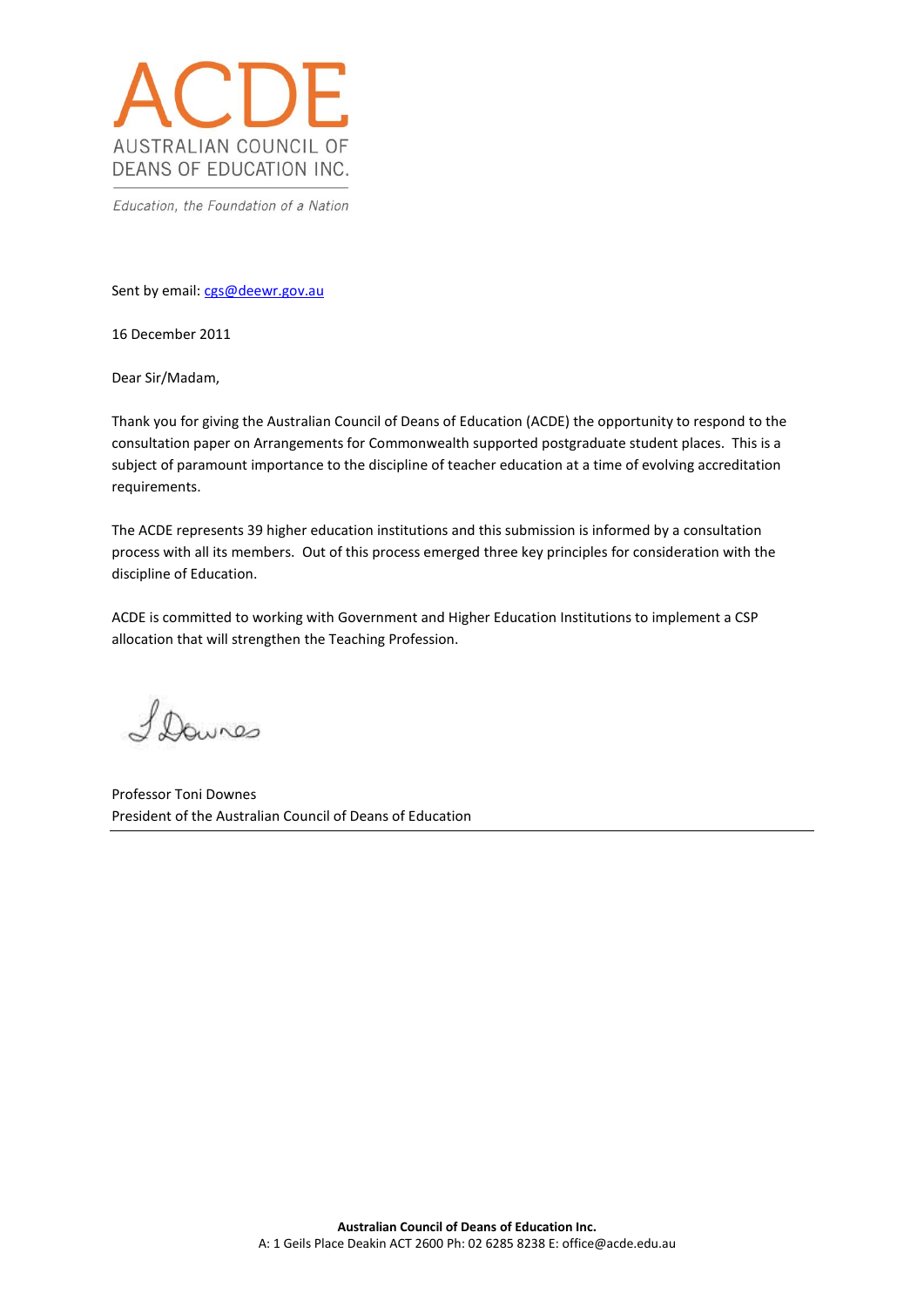# **Table of Contents**

| Delivering the MCEECDYA endorsed National Program Standards and maintaining the quantum<br>1. |  |                                                                                                 |  |  |
|-----------------------------------------------------------------------------------------------|--|-------------------------------------------------------------------------------------------------|--|--|
|                                                                                               |  |                                                                                                 |  |  |
|                                                                                               |  | Table 1: Forecasted number of postgraduate teacher education students in Australia 4            |  |  |
|                                                                                               |  |                                                                                                 |  |  |
| 2.                                                                                            |  |                                                                                                 |  |  |
|                                                                                               |  | Graduate a diversity of professional entry teaching staff to build the expertise, capacity, and |  |  |
| 3.                                                                                            |  |                                                                                                 |  |  |
| 1.                                                                                            |  | Loss of CSPs to other disciplines within an institutional decision-making process 7             |  |  |
| 2.                                                                                            |  | The establishment of a two-tier system of Pre-service Teacher Education  8                      |  |  |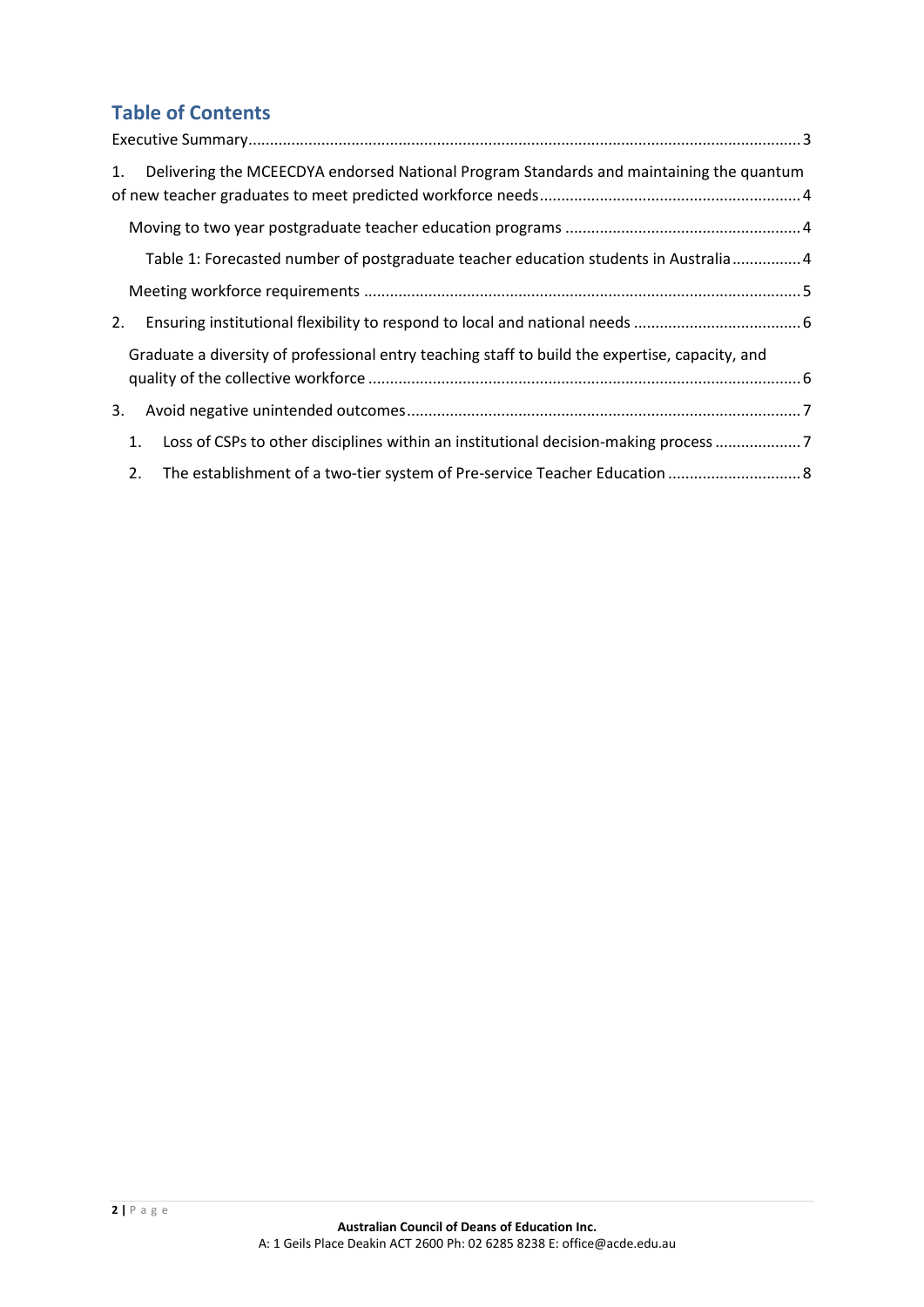## <span id="page-2-0"></span>**Executive Summary**

The consultation on Commonwealth supported postgraduate places comes at a critical juncture for the discipline of education. The Ministerial Council for Education, Early Childhood Development and Youth Affairs (MCEECDYA) in April 2011 finalised a twenty-year period of discussion and negotiation with the decision to implement National Program Standards (NPS) that are nationally recognised as defining the qualification for teacher registration. As part of this historic agreement, all 39 ACDE member institutions supported the requirement that graduate entry programs should be, at a minimum, the equivalent of two years of full time study.

ACDE has consulted with its member institutions, and has received a wide range of responses to the discussion points raised by the consultation on Postgraduate Places paper. This range of views reflects the diversity, strength, and capacity of the Faculties and Schools of Education across Australia to engage with a dynamic education policy environment. No one option put forward in the paper garners universal support. There was, however, complete agreement that any recalibration of Commonwealth supported postgraduate places in the short to medium term must ensure Faculties and Schools of Education are in a position to:

- 1. Deliver the new National Program Standards endorsed by MCEECDYA in April 2011, including a critical shift from one to two year graduate programs, while maintaining the quantum of new teacher graduates to meet predicted workforce needs;
- 2. Exercise flexibility and judgement to adjust course profiles and load between graduate and undergraduate programs to:
	- a. meet local workforce needs within the context of national priorities;
	- b. graduate a diversity of professional entry teaching staff to build the expertise, capacity, and quality of the teacher workforce
- 3. Avoid perverse and unintended outcomes, particularly :
	- a. Loss of CSPs to other disciplines within an institutional decision-making process
	- b. The establishment of a two-tier system of Pre-service Teacher Education

These three principles are discussed in the preceding parts of this submission.

The critical issues for Faculties and Schools of Education are that they must have:

- capacity to increase their overall load to facilitate a shift from one to two years full time study for graduate entry in Initial Teacher Education Programs (ITE);
- maintain the number of graduates for the teaching workforce, and;
- provide professional development opportunities for teachers to undertake postgraduate studies.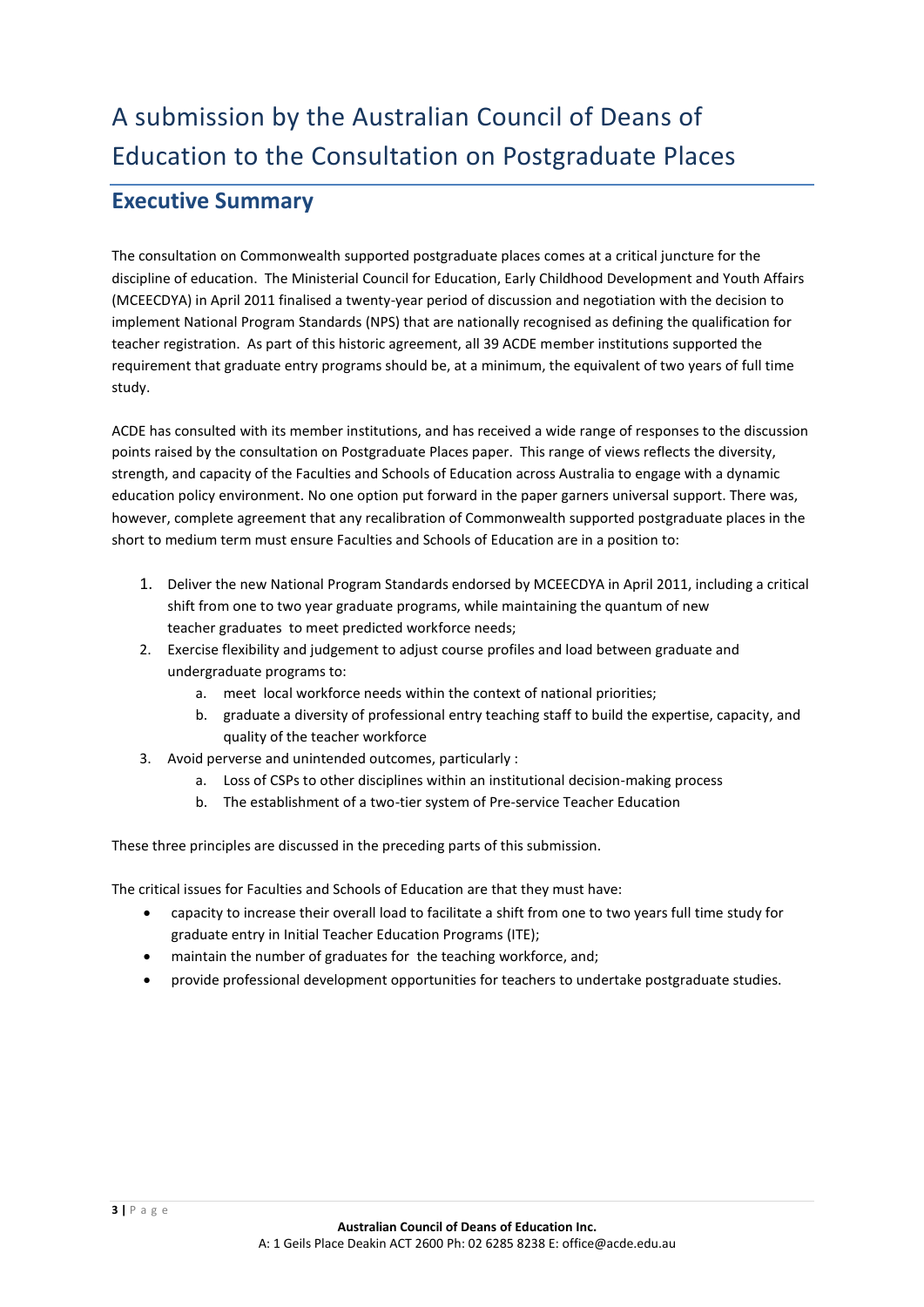# <span id="page-3-0"></span>**1. Delivering the MCEECDYA endorsed National Program Standards and maintaining the quantum of new teacher graduates to meet predicted workforce needs**

Teaching, along with nursing, is considered a profession of national significance. The discipline of education contributes greatly to the economic, social, and cultural context of Australian society. It does more than any other field of academic endeavour to shape, maintain, transform and empower its members and provide choices and options for members of the community.

On 15 April 2011 the Ministerial Council for Education, Early Childhood Development and Youth Affairs endorsed a national approach to the accreditation of Initial Teacher Education (ITE) programs. The National Program Standards (NPS) include a requirement that graduate entry programs should be at a minimum the equivalent of two years of full time study.

The delivery of the new National Program Standards is fundamental to the Council of Australian Governments' (COAG) broader education broader agenda including the [Melbourne Declaration on Educational Goals for](http://www.teacherstandards.aitsl.edu.au/Static/docs/submissions/National_Declaration_on_the_Educational_Goals_for_Young_Australians.pdf)  [Young Australians](http://www.teacherstandards.aitsl.edu.au/Static/docs/submissions/National_Declaration_on_the_Educational_Goals_for_Young_Australians.pdf) and th[e National Partnership on Improving Teacher Quality.](http://www.teacherstandards.aitsl.edu.au/Static/docs/submissions/national_partnership_on_improving_teacher_quality.pdf)

#### <span id="page-3-1"></span>**Moving to two year postgraduate teacher education programs**

While some institutions already offer two year postgraduate programs, many will need to introduce two year programs at AQF level 8 and 9 in order to meet the new ITE Program standards. This will have resource implications for the development of new courses that are distinct from undergraduate programs at AQF level 7. Nationally, this will require a significant increase in the number of places at postgraduate level in order to sustain graduate teacher numbers to meet predicted workforce demands during the period of transition from one to two year programs. In some jurisdictions, such as Western Australia and Queensland, it will necessitate a doubling of postgraduate places.

If institutions that need to move from one to two year programs are limited to their current CSP loads there is a real prospect that their graduate numbers will be halved. Table 1 shows the number of FTE postgraduate teacher education students required in response to both the graduate entry requirements and increased workforce demands for the period 2012 - 2016.

|      | Postgraduate teacher     |
|------|--------------------------|
| Year | education students (FTE) |
| 2011 | 12,229 (actual)          |
| 2012 | 12,968                   |
| 2013 | 13,028                   |
| 2014 | 13,671                   |
| 2015 | 15,126                   |
| 2016 | 15,382                   |

#### <span id="page-3-2"></span>**Table 1: Forecasted number of postgraduate teacher education students in Australia**

**Source: Australian Council of Deans of Education**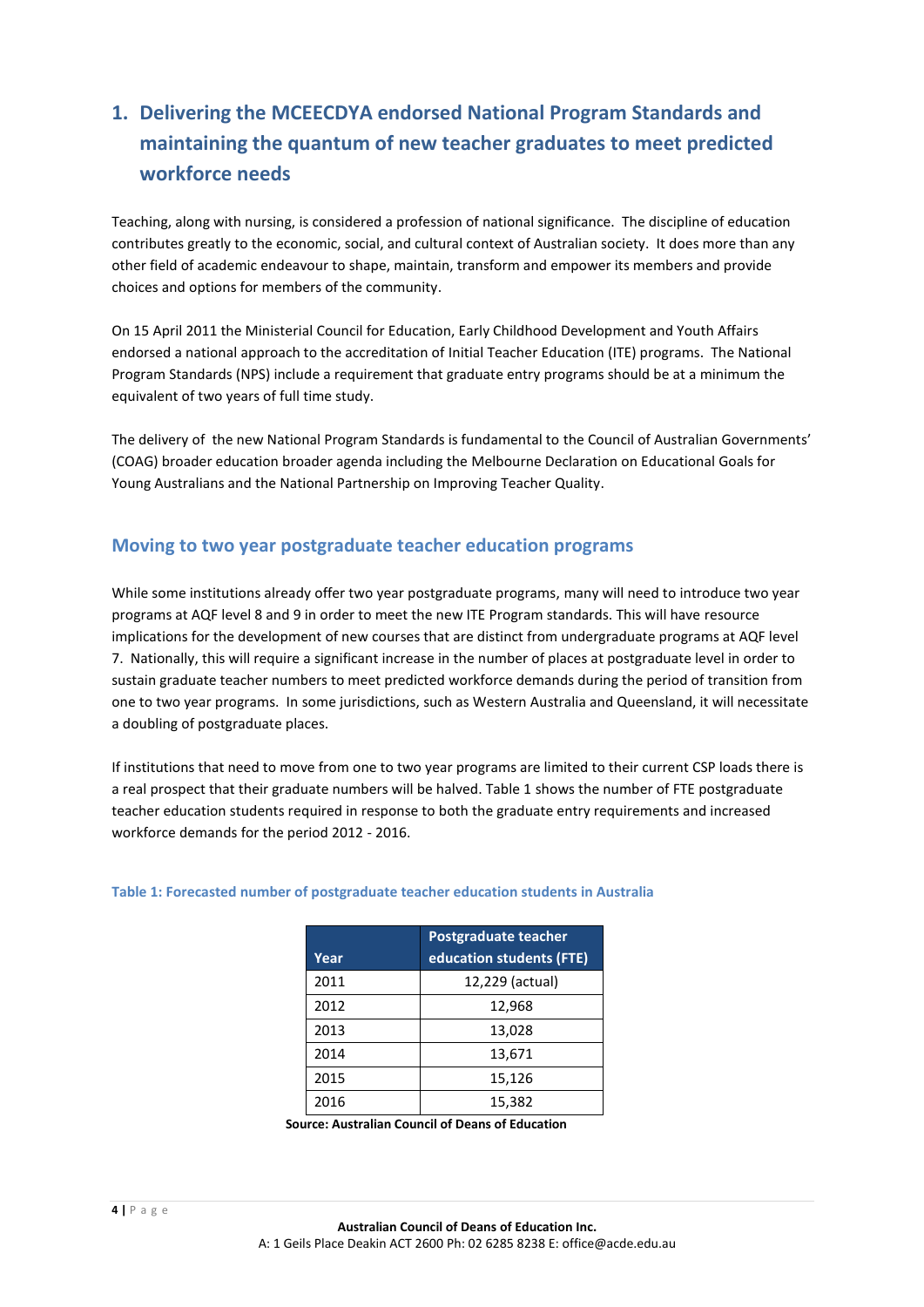#### <span id="page-4-0"></span>**Meeting workforce requirements**

Meeting teacher workforce requirements is a two-sided issue: ensuring the teaching workforce has the skills and competencies to meet the high demands of the profession; and that sufficient numbers of teachers are entering the workforce.

The contemporary education environment necessitates a supply of high quality teachers to respond to increased parental and community expectations, greater reporting and consultative requirements, technological innovation, and changes in pedagogical understanding. Additionally, teachers must be skilled to respond to a more diverse student population, including higher representation of students from identified groups such as those from low socio-economic backgrounds, rural and isolated locations, Aboriginal and Torres Strait Islander Students, and those with languages other than English. Teachers are required to meet the needs of students with special learning needs, including disabilities, learning difficulties and behaviour issues. They are also working with newly arrived immigrants and refugees and many students experiencing profound poverty and alienation.

These challenges require a high quality teaching workforce and a culture of continuous professional development in ways not previously experienced. Furthermore, these challenges require a diverse teaching workforce, with individual and collective capabilities, to meet the complex needs of families and communities, such as those:

- of different cultural and linguistic backgrounds;
- of Indigenous, migrant, refugee, and low SES backgrounds, and;
- Located in urban, regional, rural, remote and Indigenous communities.

Managing national workforce needs requires a range of programs and partnerships to address chronic and enduring as well as temporary or unexpected shortages of particular types of teachers in particular locations. The Government's Skill Shortage list 2010-2011, includes Secondary School teachers in Maths and Science (particularly for senior levels) and for some Languages Other Than English (LOTE), Early Childhood (Pre-primary School) teachers and Special Needs teachers. These shortages are more pronounced in regional rural, and low socio economic areas of Australia and critical in many remote Indigenous Communities.

It has proved difficult in the past to successfully anticipate the demand for teachers in Australia due to high turnover in the profession. Therefore, in addition to the Skills Shortage List and the Skilled Occupation List, there is scope to consider the data that will flow from the Longitudinal Teacher Workforce Study so that the mix of Initial Teacher Education Program are appropriately targeted and funded.

DEEWR'S own forecasts are that the total number of Australian school students will increase by around 26 per cent (or about 900,000 students) from 2010–2022. To maintain education quality, the increase in numbers of teachers graduating must be of a similar proportion.

In order for teacher education institutions to work collaboratively at the local and national level with communities, employers and jurisdictions, they need to be able to include CSP funded postgraduate entry places as a key component of their course profile. Capping at current levels, or reducing the number of, Commonwealth supported postgraduate initial teacher education places between 2012 and 2015 would significantly reduce the capacity of the nation, as well as jurisdictions and local communities, to supply the quality and quantity of teachers needed for an internationally competitive school education system.

Teacher education institutions use CSP postgraduate programs in three main ways that support the national and local workforce needs.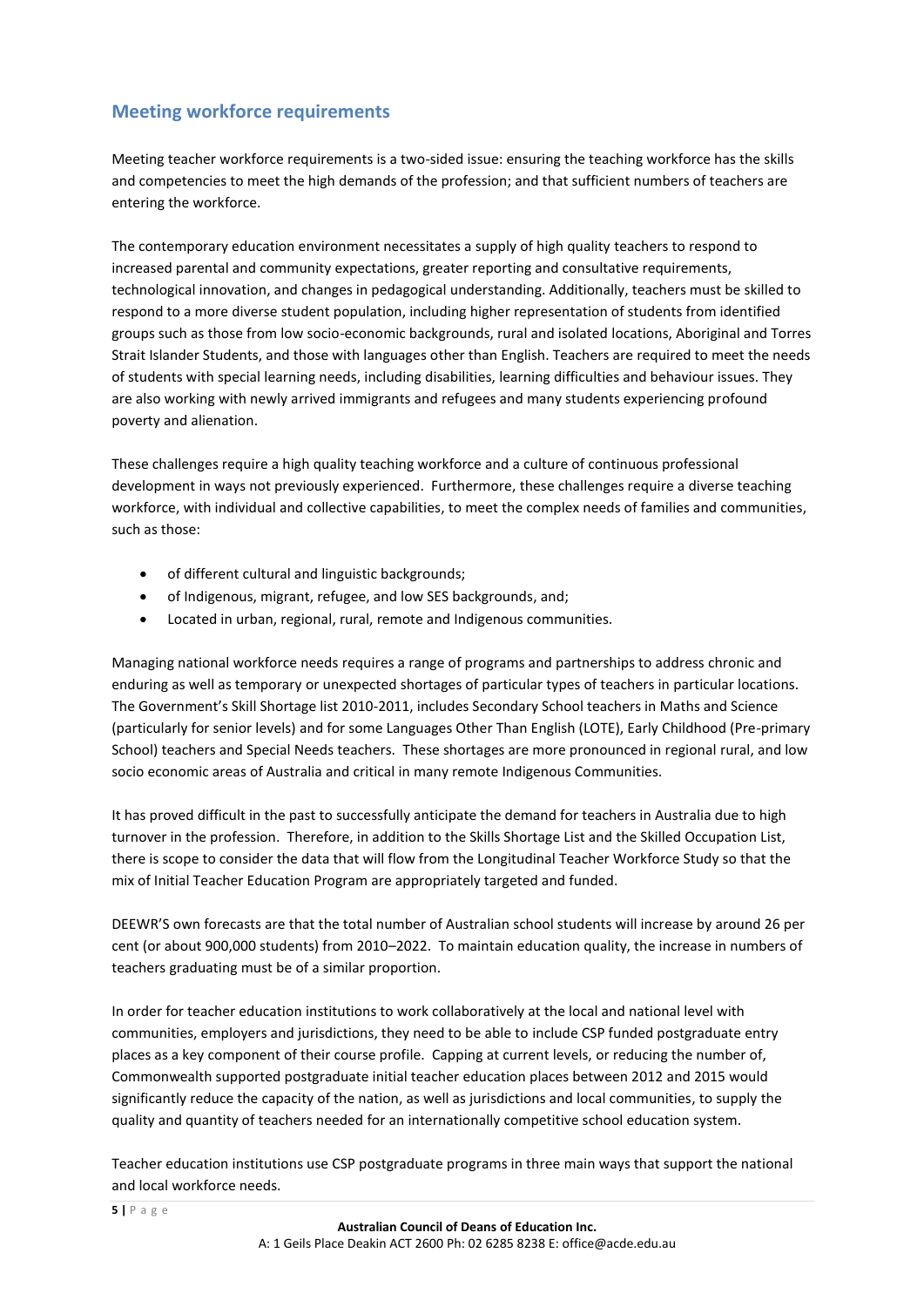- 1. As preservice programs such that graduates of arts, science and other relevant undergraduate degrees can become a registered school teacher. This is the predominant pathway for secondary teachers and an increasingly popular choice for graduates seeking to become primary teachers, particularly career-changing graduates.
- 2. As post-service specialist qualifications such that existing teachers can take specialist training in Special Education, English as a Second Language or Teacher Librarianship, as examples. This training is generally a requirement of employers for permanent positions in these specialist fields.
- 3. As additional employment qualifications such that existing teachers can take further study to change/expand their teaching areas. This generally refers to primary teachers seeking to become secondary teachers or early childhood teachers, and or generalist teachers seeking additional study to become qualified to teach the senior secondary years in particular subject areas.

The Australian Council of Deans of Education argue that all of the above types of Postgraduate programs need to remain CPS funded, and that during the sector-wide transition to two-year postgraduate preservice teacher education programs, the additional places required to maintain current numbers of graduates need to be fully funded by the Commonwealth by means of provision of uncapped or increased CSPs during the period of transition.

## <span id="page-5-0"></span>**2. Ensuring institutional flexibility to respond to local and national needs**

A major strength of the current system is that institutions are able to exercise flexibility and judgement to adjust course profiles and load between graduate and undergraduate programs to meet local and national needs. Institutions use this flexibility to engage in partnerships with local employers (governmental and nongovernmental) to address particular areas of shortages that may be specific to geography and teaching area. For example, some institutions choose to have a diversity of pathways into and through mathematics and science teacher education programs to maximise the number of graduates. These might include traditional integrated undergraduate or double degrees for school leavers, industry entry undergraduate degrees for professionals who may need to undertake additional subject studies to supplement previous studies (e.g. accountants or engineers), and graduate entry postgraduate programs. The capacity to shift load between these programs on an annual basis to maximise admissions in any particular year enables the institution to best meet the ongoing demand in their local and in the national workforce.

Graduate entry programs, because of their shorter duration than integrated (4 year) and double degree (5 year) undergraduate programs, are generally the most effective way to address temporary or unexpected shortages in particular areas of expertise. Additionally, with less overall impact from pipeline effects of increasing/decreasing commencing load, institutions are better placed to continually adjust intakes into these graduate programs to meet changing workforce needs.

## <span id="page-5-1"></span>**Graduate a diversity of professional entry teaching staff to build the expertise, capacity, and quality of the collective workforce**

Graduating beginning teachers with minimum specified capabilities is a key requirement of all accredited teacher education programs in Australia. However, the overall quality and capability of the national teaching workforce also requires a mix of backgrounds, expertise and prior experiences to meet the diverse needs of employers and communities across Australia. Institutions need to graduate diverse cohorts including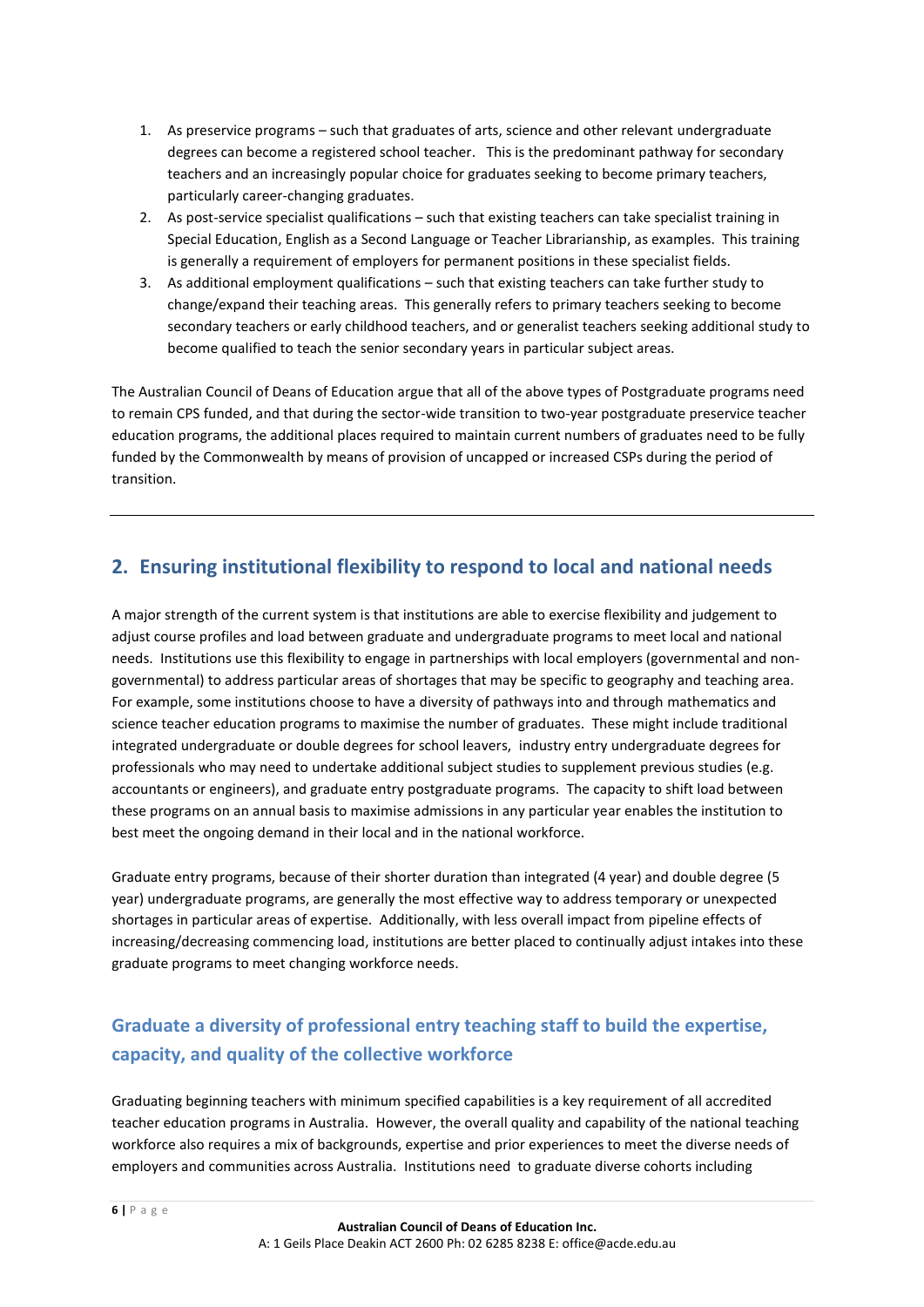graduates from underrepresented cultural and linguistic backgrounds, graduates with particular expertise and capability to be the next generation of educational leaders, as well as those with the expertise, capability and commitment to work in rural, remote and Indigenous communities across Australia. No one pathway or program is best suited to prepare the diverse workforce required.

Postgraduate preservice programs do make a special contribution to the mix of pathways and programs required to build the expertise, capacity and quality of the collective workforce. In addition to the professional capabilities that all graduates from accredited programs bring to their early years of teaching, graduates from AQF 8 and 9 programs bring additional academic capabilities that position them well for continuous professional learning and educational leadership. Furthermore, the AQF 9 requirement for research capability provides additional collective capability for the workforce to embrace innovation, change and a culture of improvement. It is worth noting that some countries that are ranked highly on international benchmarks in overseas testing are typified by a teaching workforce with a high level of qualification as an entry level. For example, in Finland (which consistently tops international comparisons rankings) a Masters level qualification is the base level qualification.

In the consultation paper, teacher conversion qualifications are used an example of the difficulty in distinguishing initial entry level qualifications from courses that provide professional development. While maintaining teacher supply in a range of areas is of high importance, so is improving the quality of the profession, and increasing the pool of teachers within it. Developing a teaching workforce which can meet the evolving demands of the profession is as an ongoing issue of national significance.

This issue has new importance with the introduction of professional standards for teachers and school leaders. These professional standards have a set of sequenced levels of attaining professional status from the level of graduate, to proficient, highly accomplished and, ultimately, to leading teachers. The differentiation of standards and the ability for teachers to be involved in a process of continuous improvement will, in part, be dependent on access to postgraduate professional courses and scholarship around issues of teaching and learning. It is anticipated that tasks and assessment undertaken in postgraduate research will be an important part of the evidence guides for teachers to achieve progression through the professional level. The availability of programs at level 8 and 9 for the existing teaching workforce is critical in maintain a high quality teaching workforce.

## <span id="page-6-0"></span>**3. Avoid negative unintended outcomes**

Faculties and Schools of Education operate in a sector-wide policy environment that facilitates competition and collaboration around pathways and programs to meet the national teaching workforce needs. ACDE has identified two areas where there is a serious risk of unintended consequences that could arise from reforming the current model of allocating CSPs.

#### <span id="page-6-1"></span>**1. Loss of CSPs to other disciplines within an institutional decision-making process**

As well as operating in a broad discipline policy environment, Faculties and Schools of Education also operate within internal institutional environments. There is an emerging trend at the institutional level to allocate CSPs from the centre, rather than at Faculty level. In institutions that have already adopted this approach there has been a reduction in the number of teacher education postgraduate places as the overall load is reallocated around other priority areas and clusters which attract higher funding per student. A key challenge is to ensure an appropriate balance between national priorities and market forces at the institutional level.